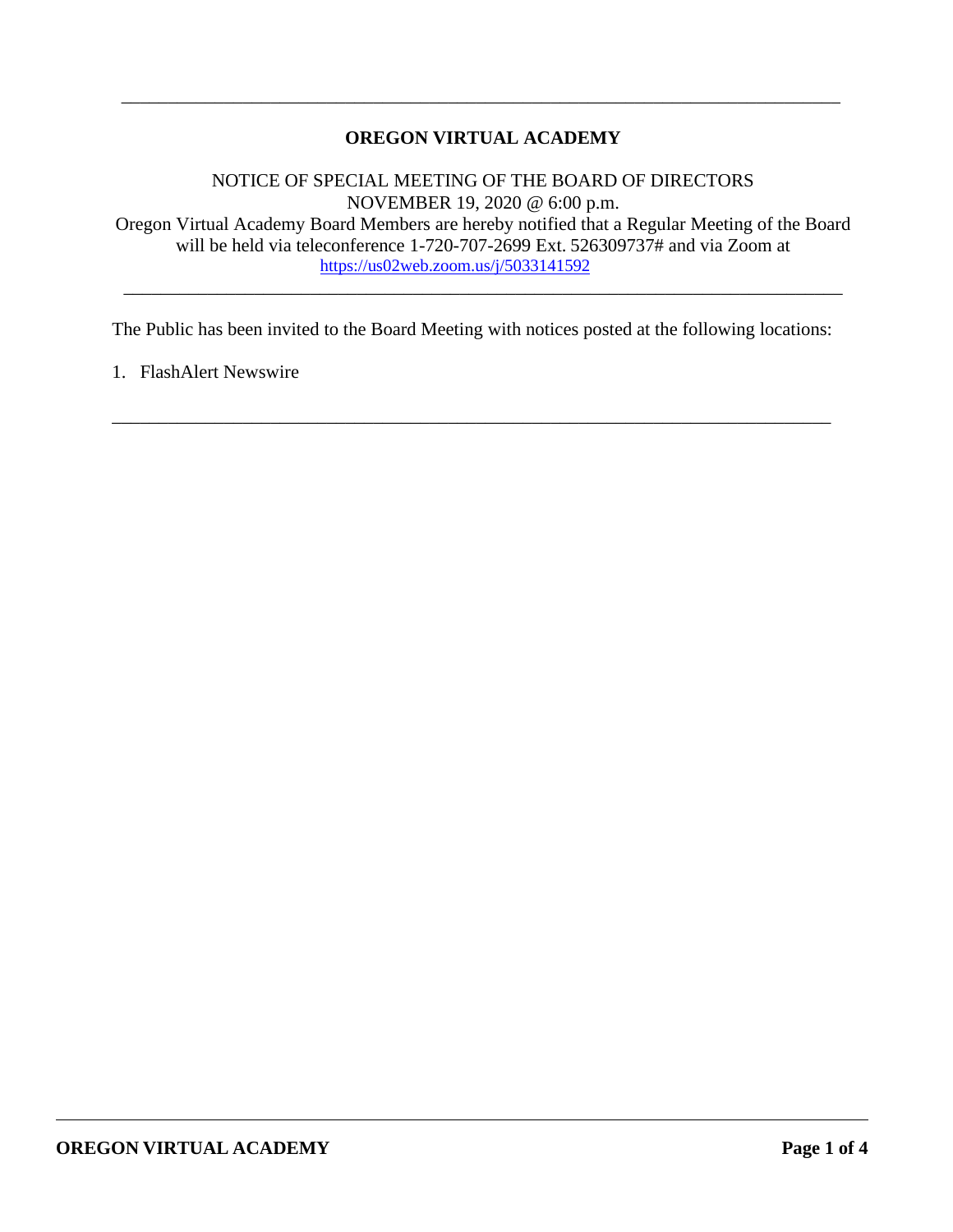## **AGENDA SPECIAL MEETING AGENDA**

# **BOARD OF DIRECTORS OREGON VIRTUAL ACADEMY**

### **Thursday, November 19, 2020 6:00 p.m.** 1-720-707-2699 Ext. 526309737# and via Zoom at <https://us02web.zoom.us/j/5033141592>

## **INSTRUCTIONS FOR PRESENTATIONS TO THE BOARD BY PARENTS AND CITIZENS**

The Oregon Virtual Academy welcomes your participation at the School's Board meetings. The purpose of a public meeting of the Board of Directors is to conduct the affairs of the School in public. We are pleased that you are in attendance and hope that you will visit these meetings often. Your participation assures us of continuing community interest in our School. To assist you in the ease of speaking/participating in our meetings, the following guidelines are provided.

- 1. Agendas are available to all audience members at the door to the meeting or by requesting the agenda from School Officials (541-751-8060).
- 2. The "Public Comment" portion is set aside for members of the audience to raise issues that are not specifically on the agenda. These presentations are limited to three (3) minutes and total time allotted to non-agenda items will not exceed fifteen (15) minutes. The Board may give direction to staff to respond to your concern or you may be offered the option of returning with a citizen-requested item.
- 3. When addressing the Board, speakers are requested to stand, to state their name and address, and to adhere to the time limits set forth.
- 4. Citizens may request that a topic related to school business be placed on a future agenda by submitting a written request at least seventy-two (72) hours in advance of any regular meeting. Once such an item is properly placed on the agenda, the Board can respond, interact, and act upon the item.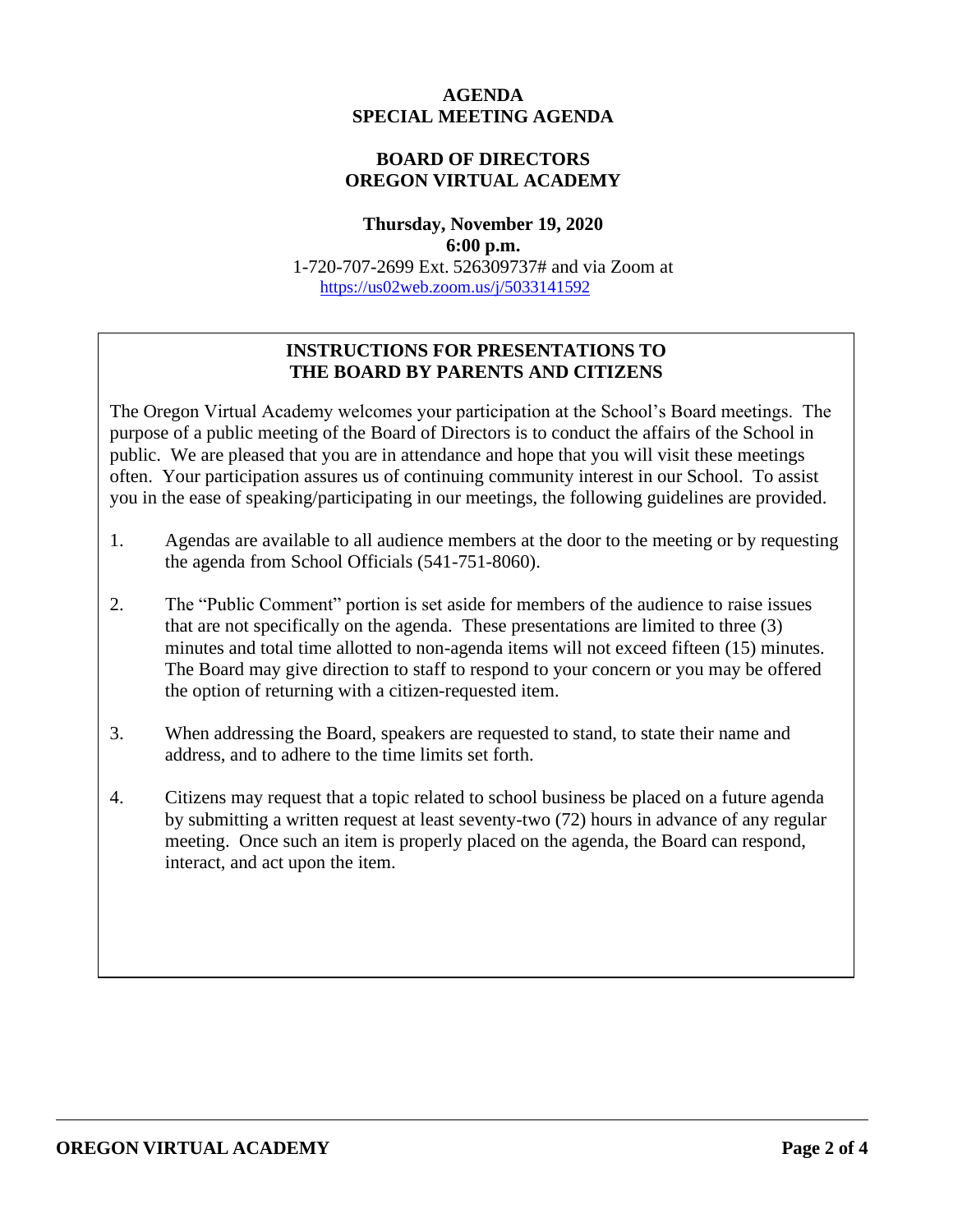# **I. PRELIMINARY**

**A.** Call to Order

#### **B.** Roll Call

| <b>Member</b>           | <b>Title</b> | <b>Term</b> | Present | <b>Absent</b> | <b>In</b> | Out |
|-------------------------|--------------|-------------|---------|---------------|-----------|-----|
| Barry Jahn              | Chair        | 2019-2022   |         |               |           |     |
| Myk Herndon             | Treasurer    | 2018-2021   |         |               |           |     |
| Bryan Hatzenbihler      | Vice Chair   | 2020-2023   |         |               |           |     |
| Paul Tannahill          | Secretary    | 2018-2021   |         |               |           |     |
| <b>Franklin Roberts</b> | Member       | 2020-2023   |         |               |           |     |
| <b>Megan Trow</b>       | Member       | 2020-2023   |         |               |           |     |
| <b>MJ Sandall</b>       | Member       | 2020-2023   |         |               |           |     |

### **C.** Approval of Agenda

## **II. COMMUNICATIONS**

**A.** PUBLIC COMMENTS:

No individual comment shall be for more than three (3) minutes and the total time for this purpose shall not exceed fifteen (15) minutes. Board members may respond to comments however no action can be taken. The Board may give direction to staff following comment.

### **B.** BOARD/STAFF DISCUSSION

1. EPSA Discussion

*Pursuant to the public notice of the meeting, the board is going into executive session pursuant to ORS 192.660(2)(f) to discuss the Educational Products and Services Agreement for K12 with Board Attorney Matt Lowe.*

# **III. CONSENT AGENDA ITEMS**

All matters listed under the consent agenda are considered by the Board to be routine and will be approved/enacted by the Board in one motion in the form listed below. Unless specifically requested by a Board member for further discussion or removed from the agenda, there will be no discussion of these items prior to the Board votes on them. The Head of School recommends approval of all consent agenda items.

**A.** ITEMS FOR APPROVAL

# **IV. ACTION ITEMS**

1. How ORVA will continue contractually with K12.

The meeting was adjourned at P.M.